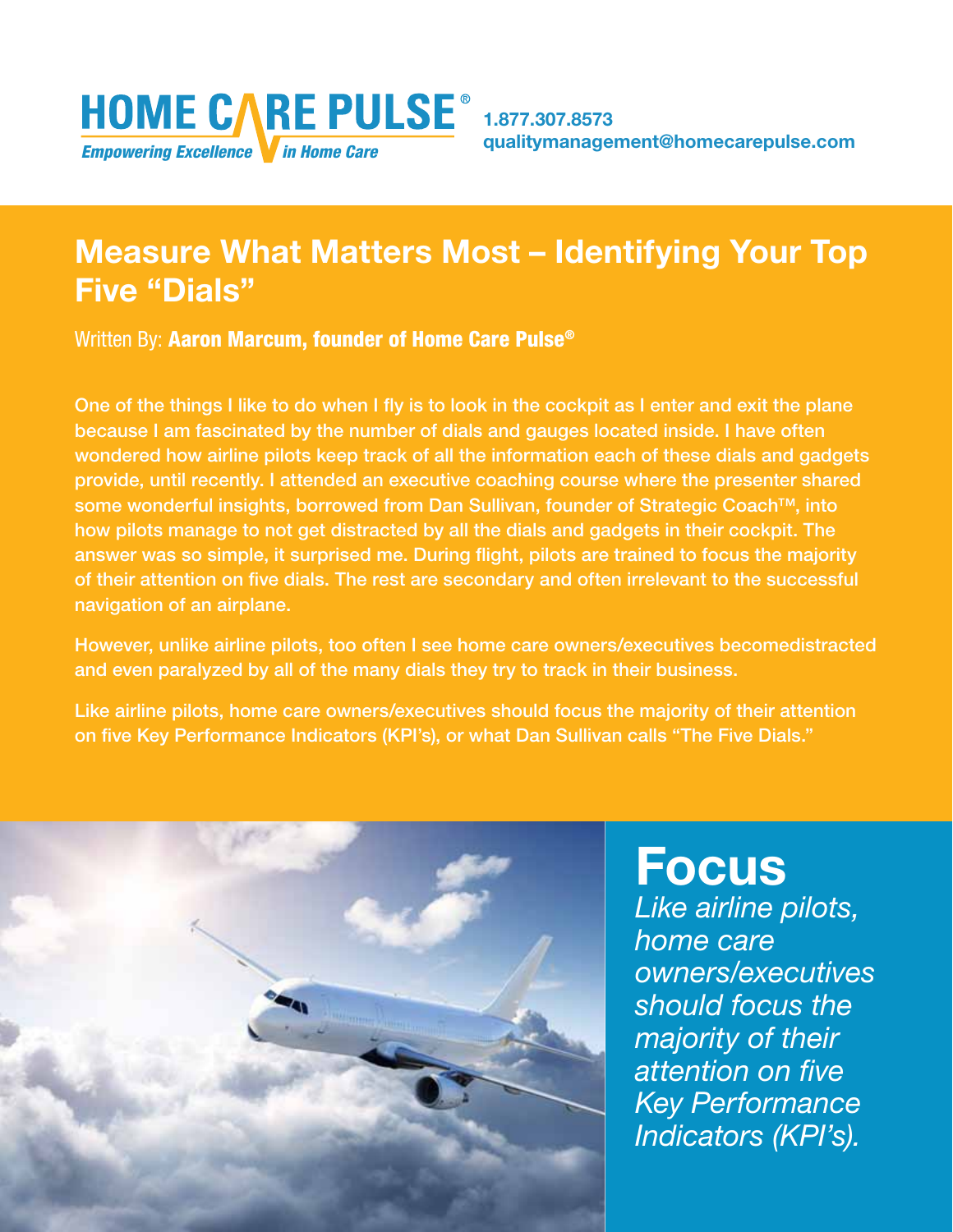

So what are the five dials for home care? Based upon years of working closely with hundreds of leading home care businesses throughout the country, along with the in-depth research provided by Home Care Pulse's annual Private Duty Benchmarking Studies<sup>™</sup> (privatedutybenchmarking.com), here are the five dials I would recommend you consistently track for your home care business. Let your team members track everything else.

#### Dial #1 – Retained Earnings

This is perhaps the most overlooked KPI in a home care business. Yet, it represents the lifeblood of any business, large or small. Retained Earnings is the portion of your net ordinary income that is kept in the business rather than used to distribute dividends to the owners. Based on our research, leading home care businesses (those who bill more than \$2,000,000 a year) set aside approximately 40 percent or more of their net ordinary income as retained earnings. For example, if a business's net ordinary income for April was \$10,000, they might keep \$4,000 in the business as retained earnings.

### Dial #2 – Sales per Full-Time Employee (FTE)

Sales per FTE is a simple way of deciding whether or not you might have too many, or too few, support staff members, otherwise known as overhead. Too much overhead can sink any business. To calculate, count up the number of office support staff you have and divide it into your annual revenue. Include all active owners, executives, admins, staffing coordinators, field supervisors, etc. Include part-time staff but only as .5 or half. However, do not include any caregivers. For example, if you have 4.5 office support team members and your annual revenue was \$1,000,000, your sales per FTE would be \$222,222.

Once you understand your sales per FTE figure, you will need to have a reference point as to what is appropriate and what is not. Fortunately, the Home Care Pulse research team has already done the heavy lifting for you and has published their findings in the latest annual Private Duty Benchmarking Study. Based on the responses of more than 600 home care businesses, here is the breakdown of the median sales per FTE dollar figure for each annual revenue range.

\$0-499K : \$125,000 \$500-999K : \$214,286 \$1-1,999M : \$282,051 Leaders \$2M+ : \$334,700



1.877.307.8573 | qualitymanagement@homecarepulse.com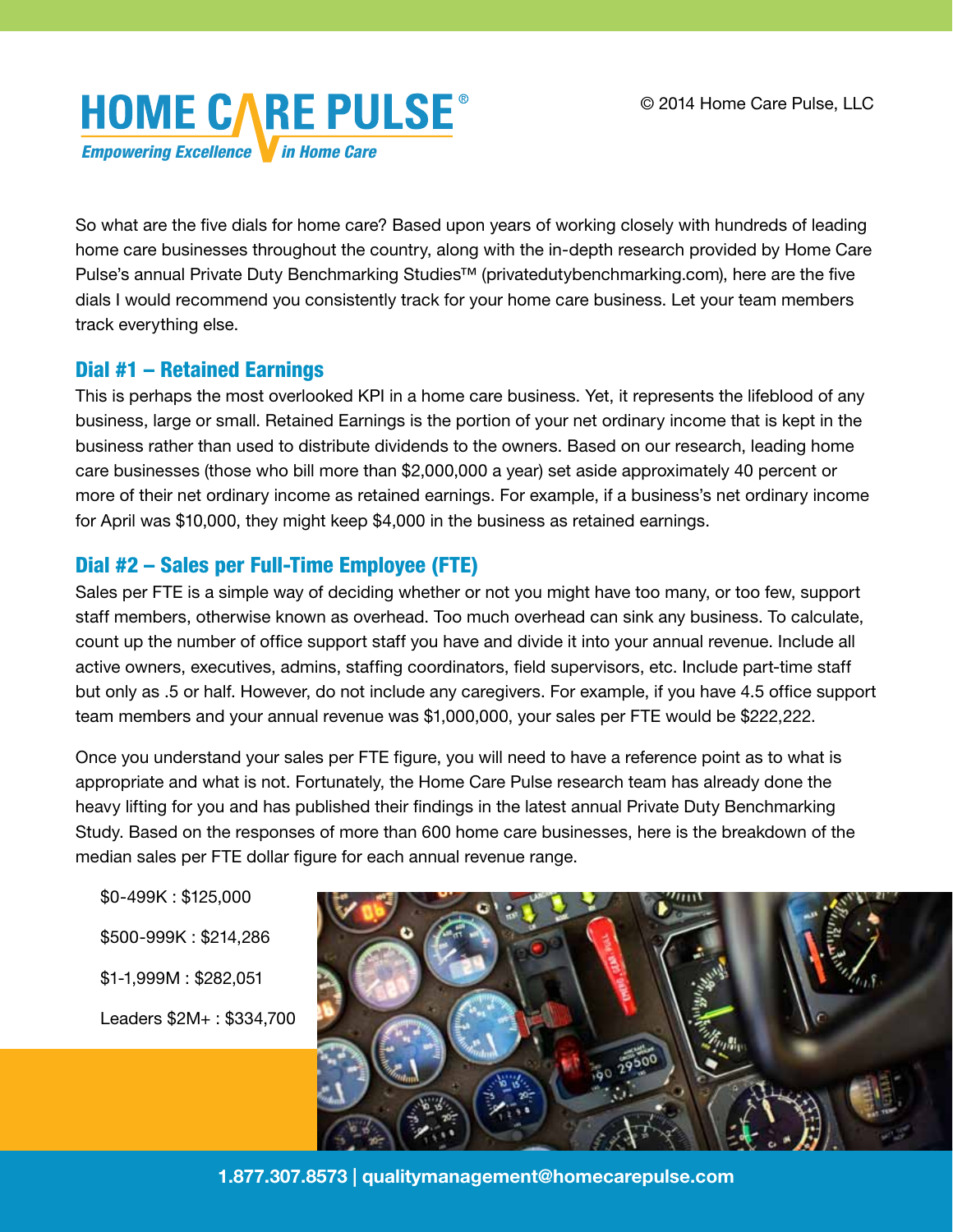

Once you have compared your performance with the appropriate group, then you can figure out where you stand on staffing levels. If your sales per FTE are lower than your revenue range group comparison, it is likely that you have too much overhead and need to look at creating better efficiencies within each key position, letting go of any positions that are not adding enough value.

#### Dial #3 – Inquiry to Admission Ratio

Knowing your Inquiry to Admission Ratio can help you understand how well you and your team are communicating your unique value to prospective clients. How your company performs in this area sets the stage for the future.

In order to calculate this ratio, there are two important figures to track:

- 1. The number of inquiries you receive during a given period.
- 2. The number of new admissions/clients you brought on during that same period.

Once you have those figures simply take the number of admissions and divide it by the number of inquiries for the same period.

As a reference point, our recent findings, as published in the "2013 Private Duty Benchmarking Study," found that the median Inquiry to Admission Ratio for leading businesses was 40.3 percent while the rest of the industry had a median ratio of 30.7 percent.



1.877.307.8573 | qualitymanagement@homecarepulse.com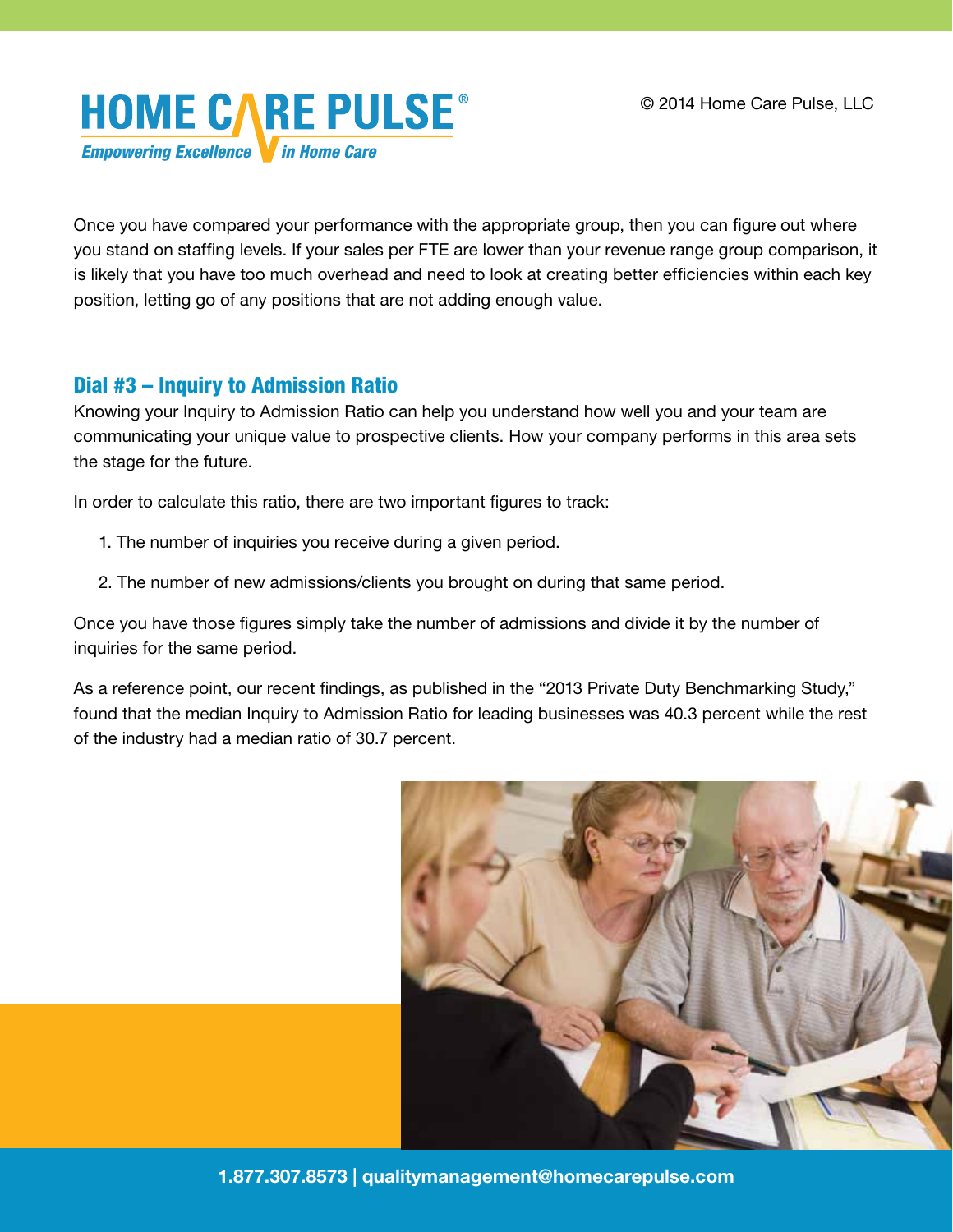

#### Dial #4 – Caregiver Turnover Ratio

Typically, creating happy and highly-satisfied clients is only possible if they are being cared for by a happy and highly-satisfied caregiver. A low Caregiver Turnover Ratio is a great indicator of happy caregivers. The Caregiver Turnover Ratio tells you the percentage of caregivers who have left your company during a given period, which could represent any period from a month to an entire year.

Here are the numbers you need to track in order to calculate it:

(A) Active Caregivers at the end of the previous period (i.e. 2012)

- (B) Active Caregivers at the end of the current period (i.e. 2013)
- (C) Terminated/Quit Caregivers during the same period

Here is the formula, as recommend by the Department of Labor:

Step 1:  $(A+B)/2 = Y$ 

Step 2: (C/Y) x 100 = Caregiver Turnover Ratio

Once calculated, it is important to compare your performance with other comparison groups in the industry in order to understand if improvement is needed. Over the past 4 years, the overall median caregiver turnover rate continues to rise, with the latest overall caregiver turnover ratio being at 52.6 percent.

However, home care businesses that have been in operation for 10 or more years have a turnover ratio of 43.1 percent, which is a more acceptable range to shoot for. Of course, driving your caregiver turnover down takes a consistent valiant effort and usually includes creating strategies focused on formally and informally recognizing and rewarding good behavior from caregivers.

Our Quality Satisfaction Management research (based on interviewing thousands of caregivers each month) shows that 71 percent of those we interviewed during the most recent 3-month period, placed a higher importance on being recognized verbally as opposed to receiving a pay raise.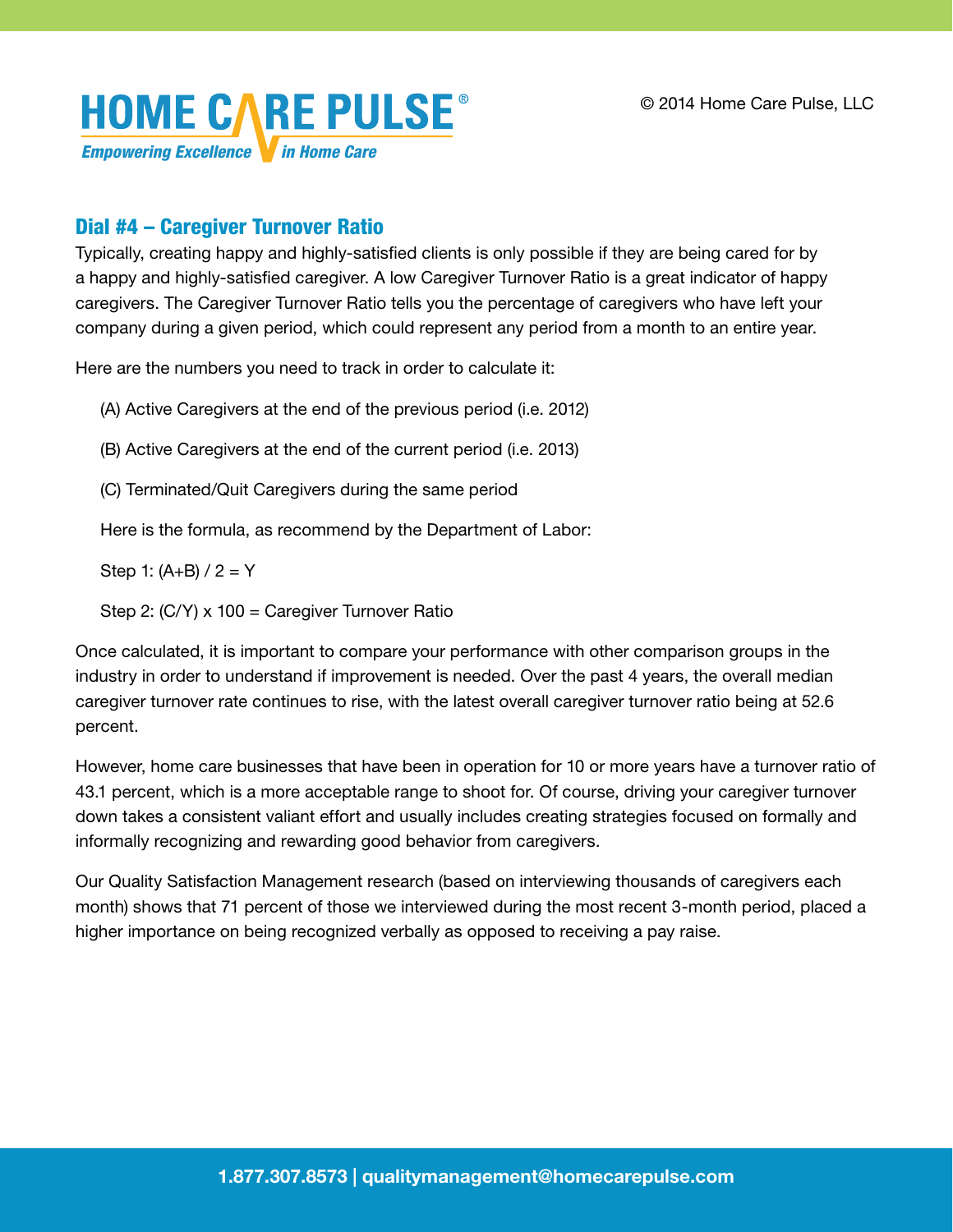

#### Dial #5 – Client Satisfaction Management

We recently asked over 600 home care businesses to identify the top three things they feel set their home care business apart from others. Although they could choose from over 32 different options, ranging from specializing in dementia care to providing greater affordability, the top five choices all related back to providing their clients with above average care and service.

Here are the top five from the 2013 Study:

- 1. High Quality Caregivers
- 2. 24/7 Availability
- 3. Client Satisfaction
- 4. Exceptional Customer Service
- 5. Professionalism of Agency



Formally capturing and measuring the satisfaction level of your clients, known as client

satisfaction management, is key to identifying where improvements can be made and knowing who your happy clients are, so you know who you need to ask for referrals. It can also help strengthen loyalty among your clients, caregivers and referral sources. So when developing your client satisfaction management program, make sure to do your homework when it comes to measuring client satisfaction, and keep in mind that cheaper methods, such as mailed surveys, may not provide you with the best and most accurate results.

#### In Conclusion

Although you may come up with a few additional dials, it is important to keep the amount of dials to a manageable number. Do not misunderstand, I believe in tracking many dials as a business owner, but delegate the majority of these other dials to the rest of the team and train them to know when it is appropriate to share the results of these dials with you. This way you can focus the majority of your time and energy in the areas that will have the greatest positive impact on the future growth of your business.